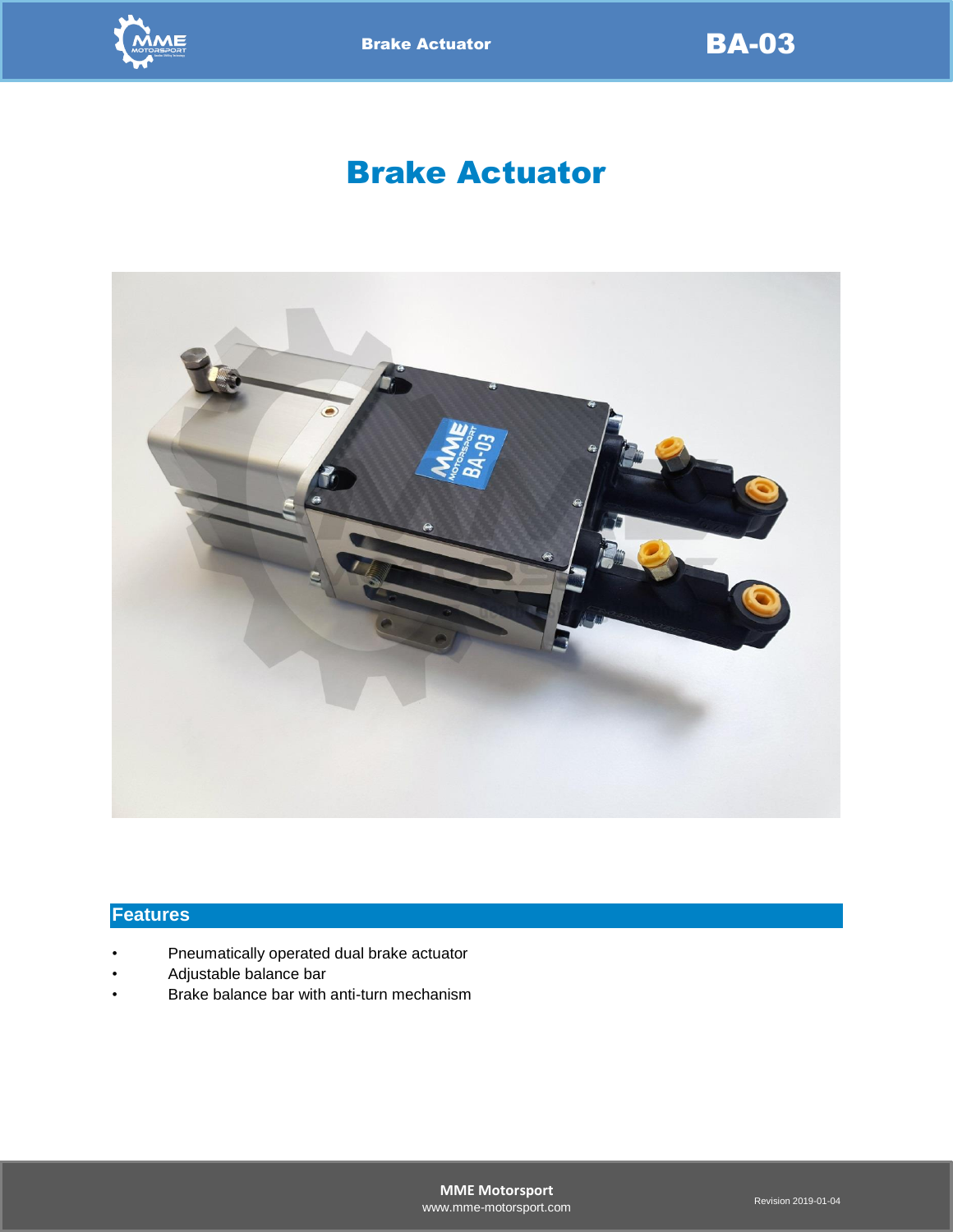

## **Technical specifications**

| Dimensions LxWxH           | 343 x 154 x 101 mm |
|----------------------------|--------------------|
| Weight                     | $3,9$ kg           |
| Operating temperature      | 090 °C             |
| System Input presure       | $010$ Bar          |
| Max pneumatic force [8Bar] | 4000 N             |
| Master cylinder diameter   | 2 x 19mm (0.725")  |

#### **Connection Diagram**

- ① Pressure supply port (connected to the PBC-01 output port)
- ② Input port (7/16-20 fitting not included)

If foot pedal is used, output from the foot master cylinder should be connected to this port. If foot pedal is not used, this is a fluid reservoir port.

③ Output (3/8-24 - fitting not included)

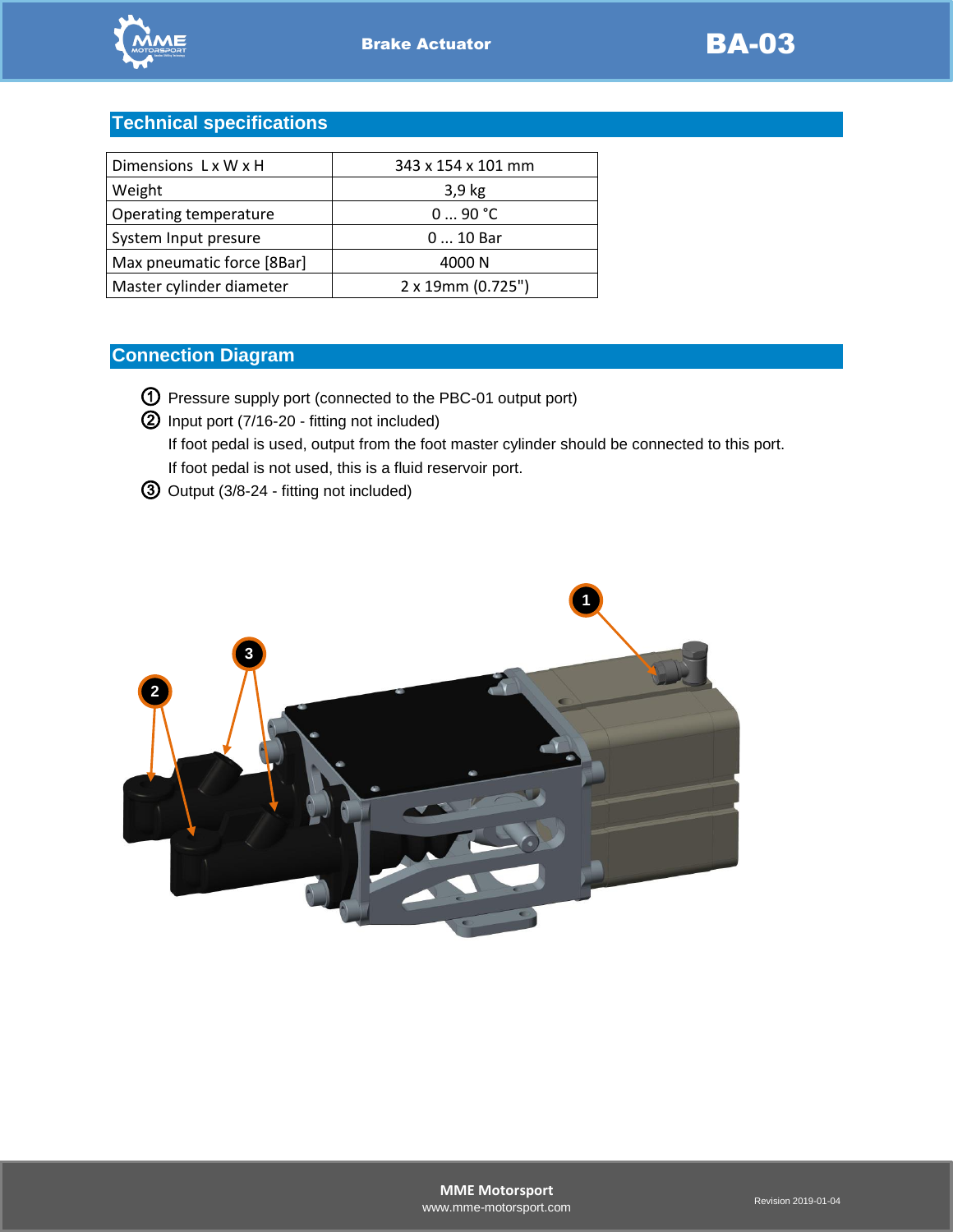

Brake Actuator **BA-03** 

## **Technical drawing**